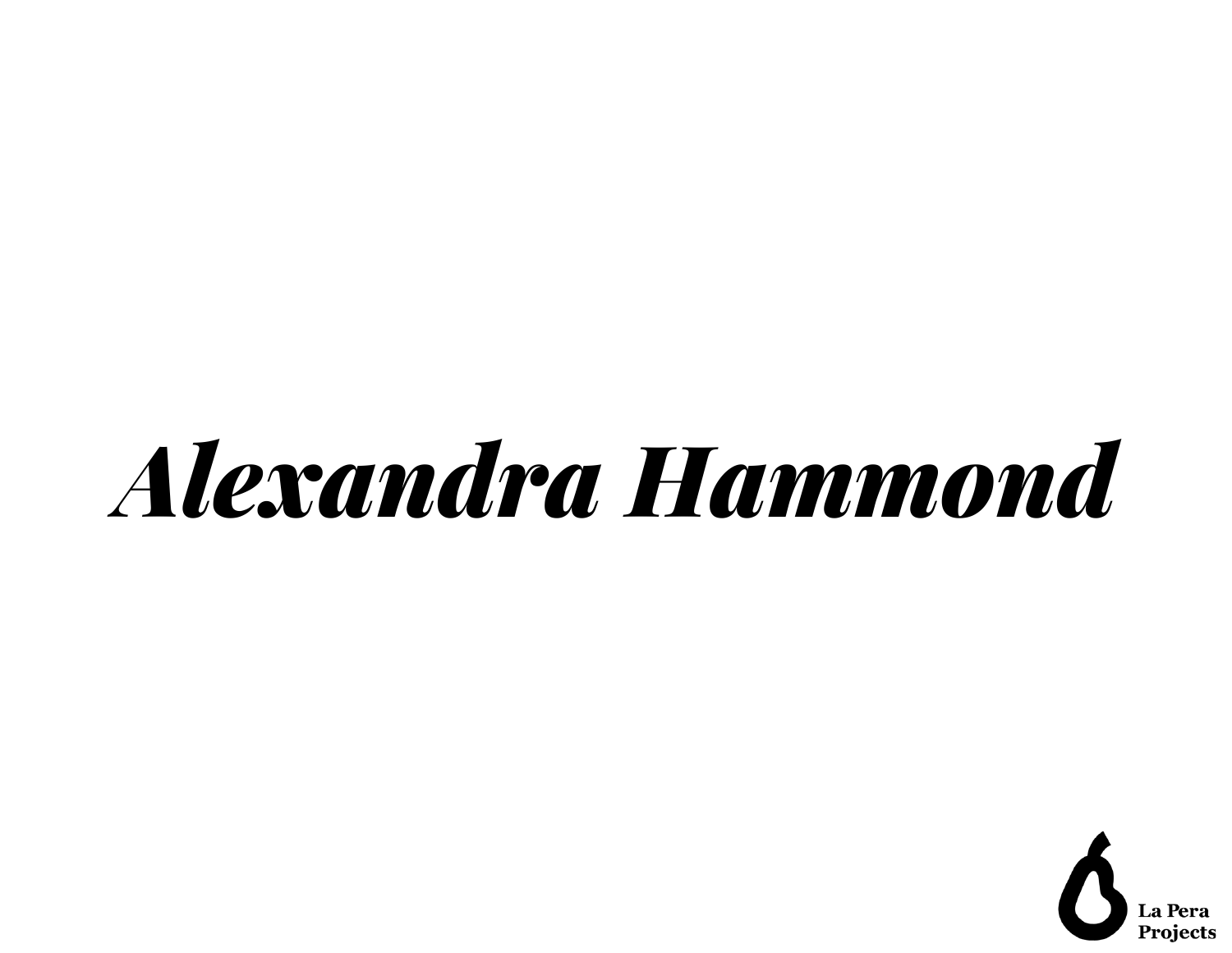# *CV Alexandra Hammond (b. Woodland, California) lives and works in Brooklyn.*

#### Education

| 2015 | School of Visual Arts, MFA Art Practice      |
|------|----------------------------------------------|
|      | 2015 Art Practice Thesis Award               |
| 2003 | New York University, BFA in Studio Art       |
|      | Minors in History & Spanish, Magna Cum Laude |

#### Selected exhibitions

| 2020 | "The Sublime" Paradise Palase, Brooklyn, NY (postponed due to pandemic)                          |
|------|--------------------------------------------------------------------------------------------------|
|      | "Radical Hope Show" Virtual Exhibition benefiting International Rescue Committee Covid-19 Relief |
| 2019 | "Time of Now" Mass MoCA, North Adams, MA                                                         |
|      | "See You Next Thursday", See You Next Thursday, Instagram                                        |
|      | "SPF 32" Ulmer Arts, Brooklyn, NY                                                                |
|      | The Salon at The Wing Soho, New York, NY                                                         |
| 2018 | "Sour Milk," 73 Orchard Pl, Greenwich, CT                                                        |
|      | "Traces," 184 Project Space, Brooklyn, NY                                                        |
|      | "Made in Granville," Collar Works, Troy, NY                                                      |
|      | "COMFORT," Q&A Hotel, New York, NY                                                               |
|      | "Keepsake," A mobile tuk-tuk video art experience, Bangkok, Thailand                             |
| 2017 | "Alive at Satellite Art Fair" Miami                                                              |
| 2016 | "Leaving is the Best Point of View," (SOLO) Werkstadt Gallery, Graz, Austria                     |
| 2015 | "Leaving is the Best Point of View," (SOLO) SVA MFA Art Practice                                 |
|      | Thesis Exhibition, 2 Rivington St, New York, NY                                                  |
|      | "Walliecamp Fortune Factory: Facts and Fantasies," (SOLO) The Dirt Palace, Providence, RI        |
|      |                                                                                                  |

I